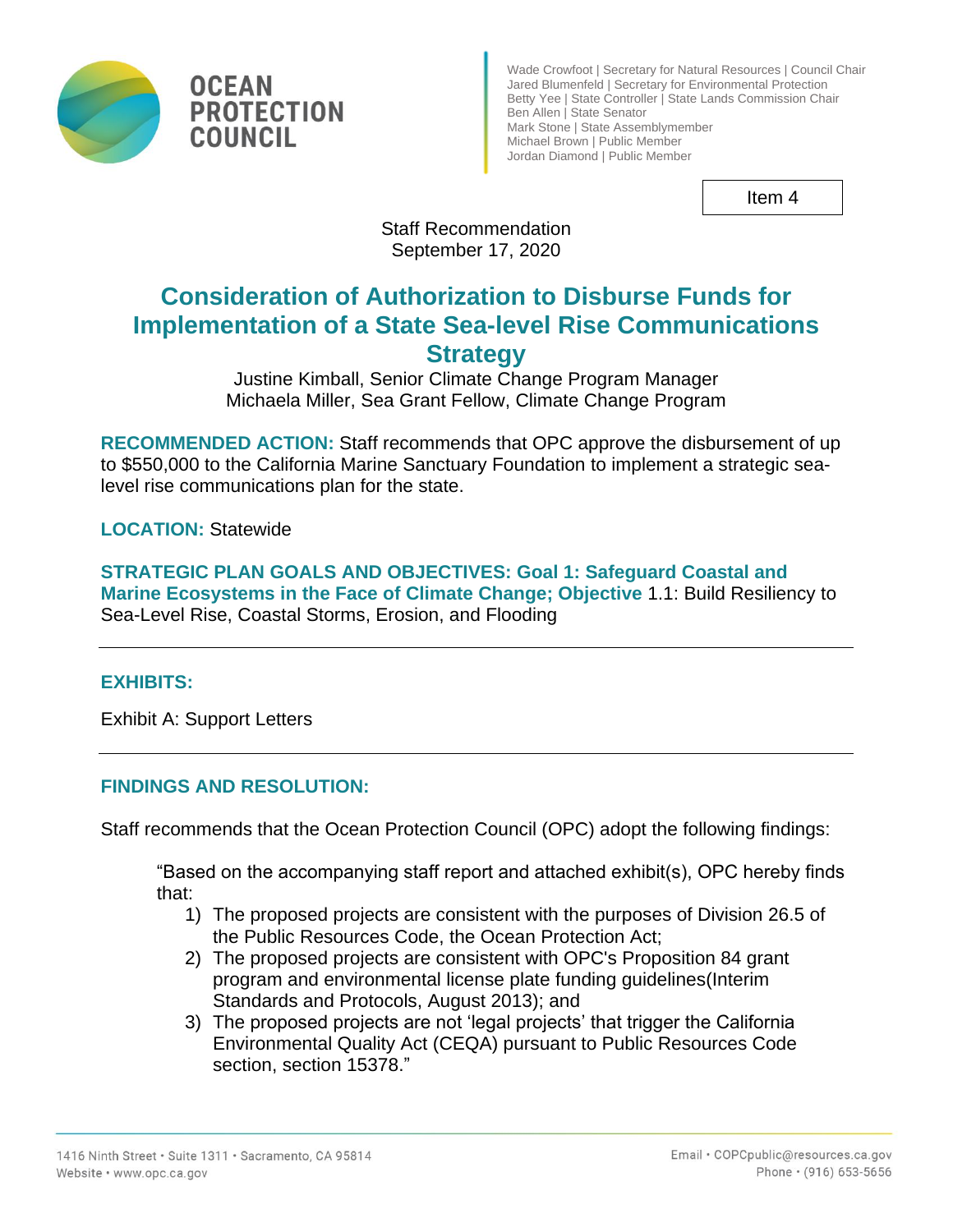Staff further recommends that OPC adopt the following resolution pursuant to Sections 35500 *et seq.* of the Public Resources Code:

"OPC hereby approves the disbursement of up to \$550,000 to the California National Marine Sanctuary Foundation (CMSF) to implement a strategic sea-level rise communications plan for the state.

This authorization is subject to the condition that prior to disbursement of funds, California Marine Sanctuary Foundation shall submit for the review and approval of the Executive Director of the OPC detailed work plans, schedules, staff requirements, budgets, and the names of any contractors intended to be used to complete the projects, as well as discrete deliverables that can be produced in intervals to ensure the projects are on target for successful completion. All projects will be developed under a shared understanding of process, management and delivery."

## **EXECUTIVE SUMMARY:**

This project will implement a comprehensive statewide communications plan on sea-level rise with strategies that include traditional public relations, earned and social media, a campaign microsite and face-to-face events. Sea-level rise (SLR), is threatening the overall health and longevity of California's natural resources, critical infrastructure, coastal access, and public health and safety. The State's SLR Leadership Team has recognized the need to increase public awareness of SLR and develop clear and consistent statewide communication about SLR, its impacts, and the solutions available to mitigate and adapt.

Increased, organized, and targeted statewide communication on SLR is critical to raise awareness and convey the urgency of SLR. This project will implement key messaging for targeted audience sectors: vulnerable residents and businesses, policymakers, and those that enjoy the coast. Communicating clearly and effectively about SLR is essential to reduce confusion on a complex topic and to generate support for proactive adaptation planning. Ultimately, increased awareness will catalyze action by decision makers, engage communities in adaptation planning, and result in a more resilient California.

## **PROJECT SUMMARY:**

Californians' safety, local and state economies, critical infrastructure, and natural resources face increasing threats from SLR. Every scientific assessment since California's 2009 Climate Adaptation Strategy has revealed that coastal impacts from SLR will occur more quickly and be more severe than previously projected. In response to the significant threats posed by SLR, the State of California has adopted [Principles for Aligned State](http://www.opc.ca.gov/webmaster/_media_library/2020/05/State-SLR-Principles_FINAL_April-2020.pdf)  [Action](http://www.opc.ca.gov/webmaster/_media_library/2020/05/State-SLR-Principles_FINAL_April-2020.pdf) to make the state's coastline more resilient. These principles were convened by the State's SLR Leadership Team, which is comprised of state agencies with coastal, bay, and shoreline climate resilience responsibilities, including coastal infrastructure and public safety. These principles act as a blueprint for aligned, proactive adaptation policies in the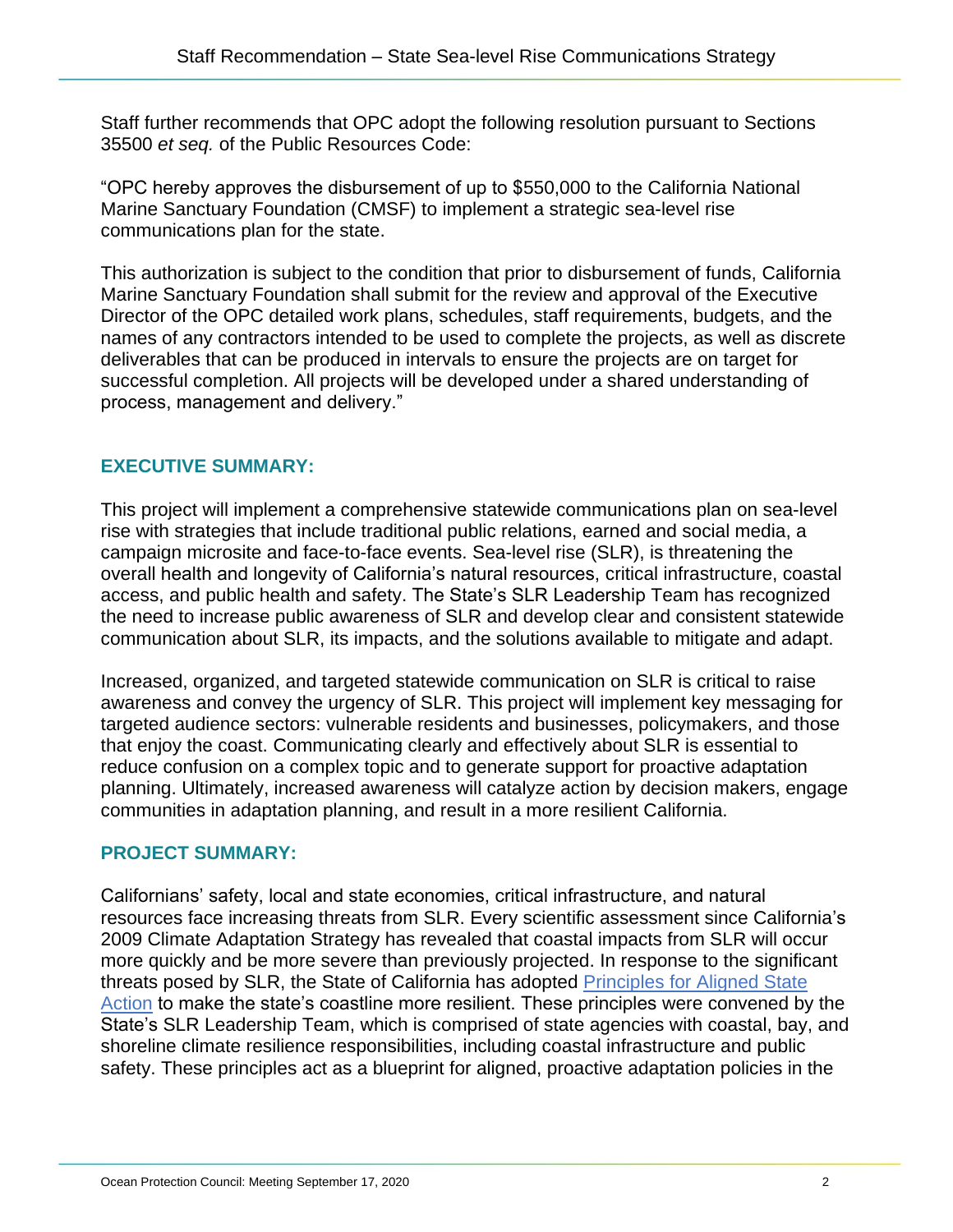coming decade. By acting decisively now to mitigate ongoing SLR impacts, we can protect and improve the state economy and preserve quality of life.

To secure significant funding and public support for resilience planning and implementation, awareness about SLR threats and adaptation strategies must be increased significantly. The State's SLR Leadership Team recognized the need to increase public awareness of SLR and address the lack of a consistent statewide communications strategy about SLR, its impacts, and the solutions available to mitigate and adapt. Communicating effectively about SLR is essential to increase awareness of SLR and to generate support for proactive adaptation planning.

With previous funding from OPC, the California Marine Sanctuary Foundation (CMSF) partnered with May77 Communications to develop a strategic statewide communications plan (Plan) on SLR that can be utilized by multiple state agencies. This pilot communications project created consistent and engaging SLR messaging for key audiences and included specific recommendations about how to best utilize a variety of internal and external communication channels to raise awareness and support of SLR adaptation policies statewide. This Plan was developed by May77 in partnership with CMSF through research, stakeholder discussions, and an online survey designed to measure the awareness, understanding and importance of projected threats from rising sea levels among California residents in the San Diego, Los Angeles and San Francisco Bay area.

Specific objectives for the Plan are to:

- Raise public awareness of the current and future threat that SLR poses to the environmental, economic, and recreational health of California.
- Create a greater sense of urgency amongst residents and policymakers to begin active resiliency planning at the local level.
- Increase trust in and visibility of California state agencies' SLR mitigation work amongst key lawmakers and stakeholders statewide.

The Plan serves as a detailed roadmap for engaging three key audience segments most likely to effect meaningful SLR change: vulnerable residents and businesses, policymakers, and those that enjoy the coast. The Plan provides relevant messaging that creates a much greater sense of urgency amongst these stakeholders. The focus of this first phase of what will be a multi-year engagement plan is to provide baseline education and reinforce the need for local communities to conduct vulnerability assessments and start active resilience planning with the support of California state agencies.

## **Project Tasks and Deliverables:**

The overall objective of this project is to implement the Plan and increase awareness of SLR through effective statewide communication. The Plan is designed to communicate SLR to the three identified audience segments (vulnerable residents and businesses, policymakers, and those that enjoy the coast ) through segment specific communications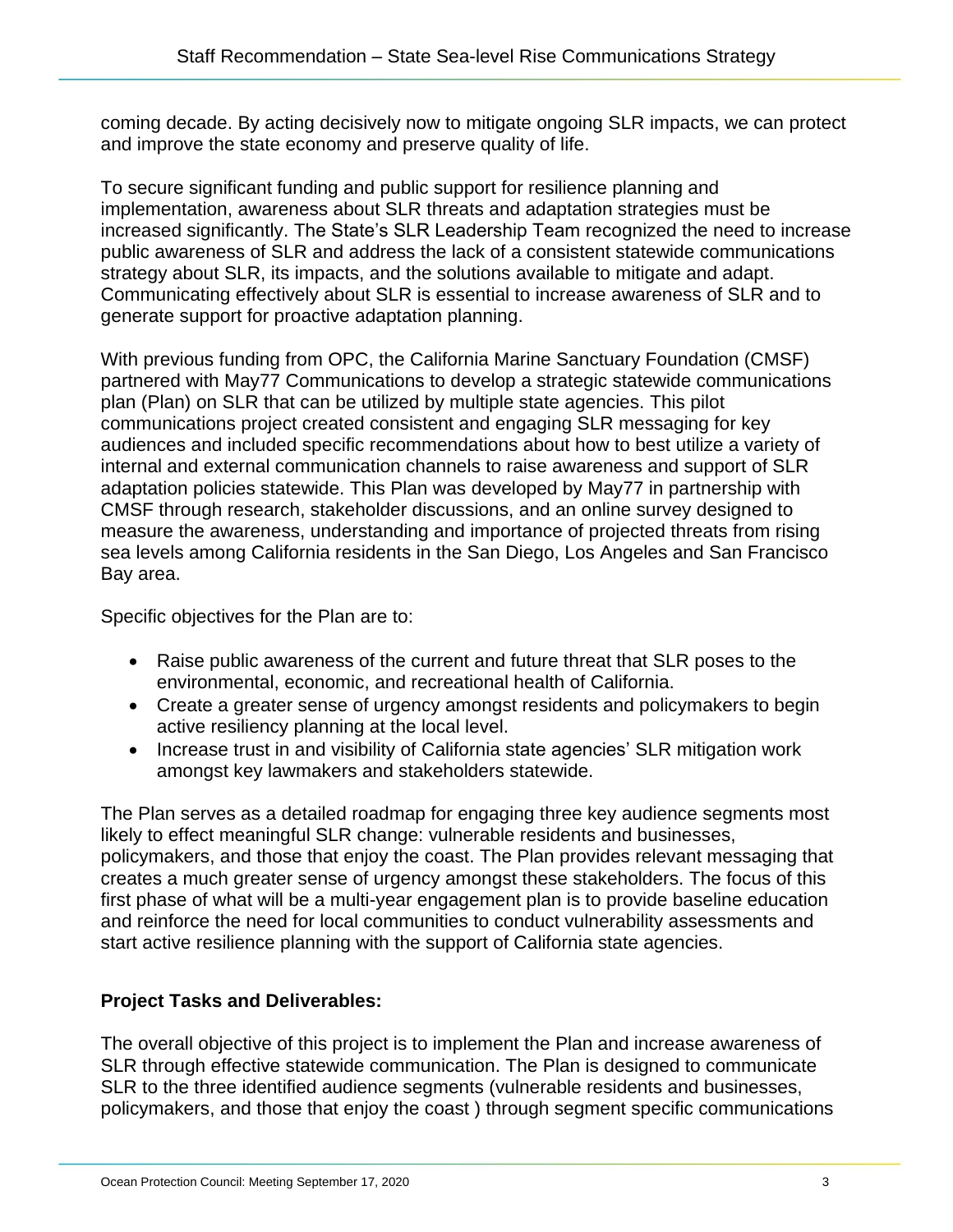strategies: traditional public relations, earned media, social media, campaign microsite, shareable video, paid advertising, state-controlled channels and face-to-face events. An overarching integrated creative strategy will inform outreach on all these platforms.

The Plan encompasses strategies for both free content marketing and creative advertisement campaigns. The components of this multi-year engagement plan are broken down into several specific tasks to accomplish the following deliverables: refinement of the creative campaign and communications strategy, implementation of earned media and social media strategies, development of a microsite where all SLR information will be housed, and also the creation of a digital toolkit that can be shared with partners so SLR messaging can be easily disseminated.

## **About the Grantee**

The California Marine Sanctuaries Foundation (CMSF) is a nonprofit organization dedicated to advancing the understanding and stewardship of ocean resources in California. Since its founding in 1995, CMSF has worked to connect science and management and enhance communication and coordination amongst stakeholders. With previous funding from OPC, CMSF has partnered with May77 Communications to develop a strategic statewide communications plan on sea-level rise. May77 is a private, fullservice agency with decades of experience in developing environmental communications strategies.

## **Project Timeline**

November 2020 – November 2021

## **PROJECT FINANCING:**

Staff recommends that the Ocean Protection Council (OPC) authorize encumbrance of up to \$550,000 the California Marine Sanctuary to conduct implementation of strategic sealevel rise communications.

| <b>Ocean Protection Council</b> | \$550,000 |
|---------------------------------|-----------|
| <b>ITOTAL</b>                   | \$550,000 |

The anticipated source of funds will be from the Ocean Protection Council's Fiscal Year 2018/2019 appropriation of California Environmental License Plate Funds (ELPF). Using these funds to support this project is consistent with the California Ocean Protection Act, Section 35650(b), as well as OPC's Strategic Plan and Grant Program Funding Guidelines as discussed in more detail in the following section.